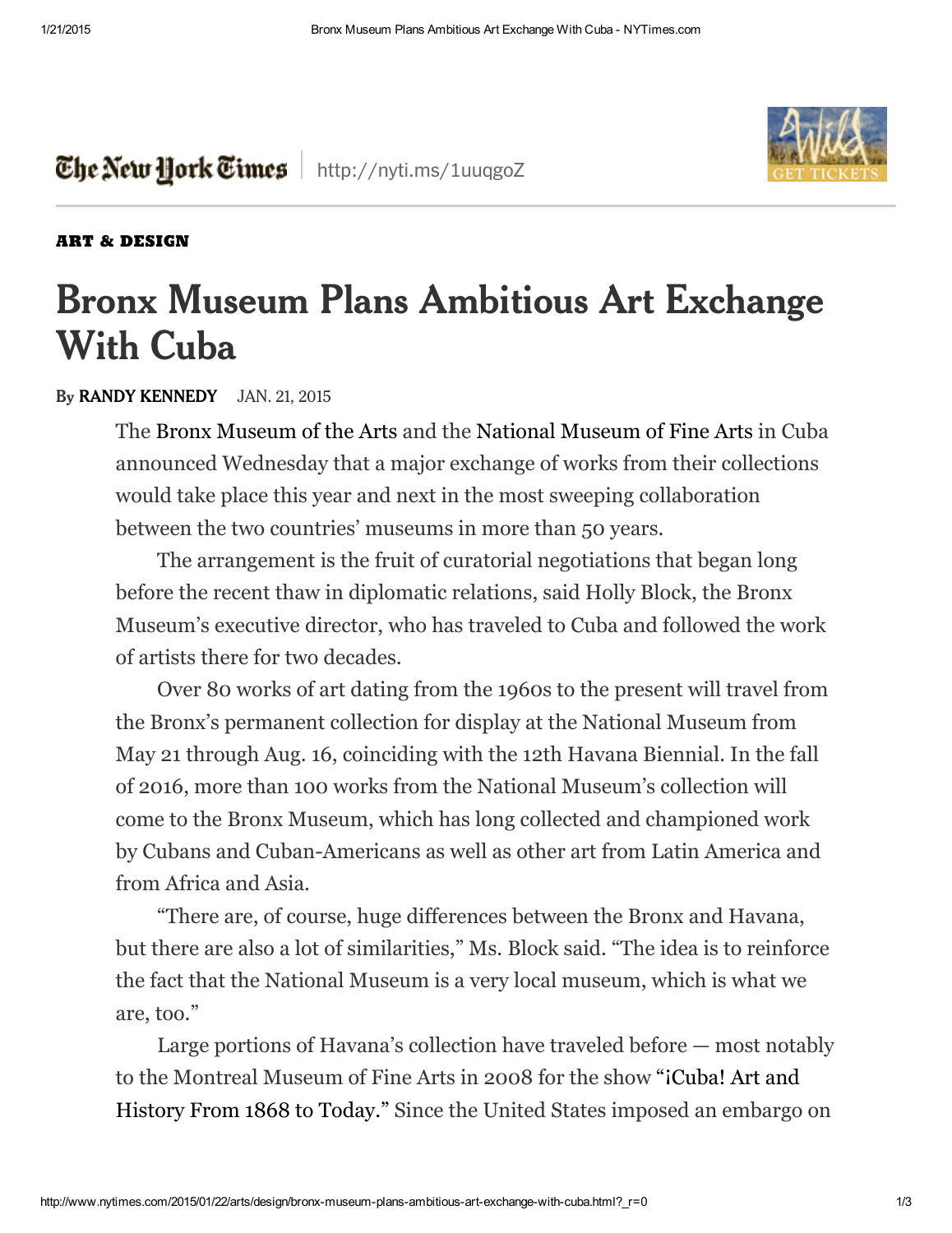trade between the two countries in 1960, many exhibitions of Cuban art have been organized here, and pieces from private American collections have gone on view in Cuba. But there has never been an exchange of this scale or ambition between the two museums. "It makes a lot of sense for us," said Corina [Matamoros,](http://www.uprising-art.com/en/portfolio/corina-matamoros-cuba/) a curator of contemporary art at the National Museum in Havana. "Our museums have a common mission and a common vision about contemporary art, created in specific community contexts."

The exhibitions this year and next will be jointly titled "Wild Noise," a reference to the chaotic beauty of urban spaces based on a passage in a Victor Hugo poem about "the wild noise where [infinity](http://fr.wikisource.org/wiki/&) begins." Ms. Matamoros, who spoke in Spanish through a translator, said: "I want to be absolutely clear that because we've been so isolated for the last 50 years, I really don't think the United States knows much at all about Cuban art. I think this art, which spans from the '60s until now, is all going to be a revelation." She mentioned artists like Antonia Eiríz [Vázquez,](http://www.aeiriz.com/html/artwork_1960-68.html) a painter of powerfully dark Goya-like visions who died in 1995; Raúl [Martínez,](https://www.pinterest.com/pin/492722015456762840/) a Pop-inflected painter and graphic designer, who also died in 1995; and Alfredo Sosabravo, whose vividly colored figurative painting often combines whimsy with a social bite.

The collaboration is another feather in the cap of the relatively tiny Bronx Museum, which in 2013 commissioned the art for the United States [pavilion](http://www.sarahszevenice2013.com/) at the Venice Biennale, a complex installation by [Sarah](http://www.nytimes.com/2012/02/24/arts/design/sarah-sze-to-represent-us-at-venice-biennale.html) Sze.

Ms. Block, the author of the 2001 book "Art Cuba: The New [Generation](http://bombmagazine.org/article/5473/art-cuba-the-new-generation-by-holly-block)," traveled to Cuba in December to talk to curators there about the project and arrived serendipitously in Havana on the day that President Obama ordered the restoration of full diplomatic relations. "I didn't know it had happened," she said, "but you could almost feel it in the streets. It's a pretty amazing moment for this kind of collaboration to be happening."

Past exhibitions at the Bronx Museum that have featured Cuban art include "Revolution Not Televised" in 2012, with works by contemporary Cuban artists in its permanent collection; the first solo American museum exhibition of the work of Carlos [Garaicoa,](http://www.carlosgaraicoa.com/) "The Ruins, the [Utopia,](http://www.nytimes.com/2001/02/16/arts/art-in-review-carlos-garaicoa-the-ruins-the-utopia.html)" in 2001; and "The Nearest Edge of the World: Art and Cuba Now" in 1991, featuring the